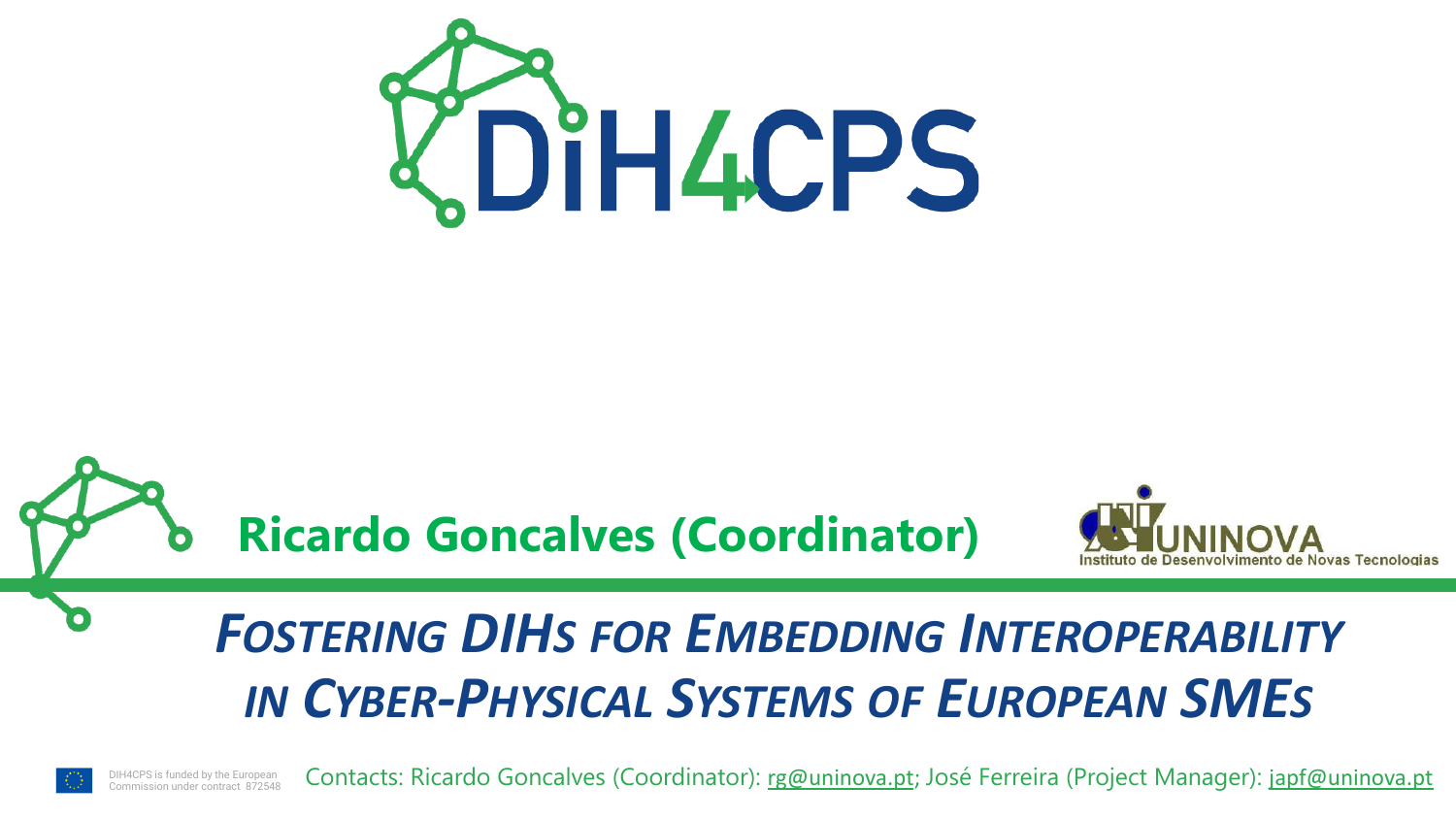

DiH4CPS

**Fostering DIHs for Embedding Interoperability** in Cyber-Physical Systems of European SMEs

DIH4CPS supports European companies, mainly SMEs and Mid-Caps, aiming to establish Europe as leading innovator of the 4th Industrial Revolution. DIH4CPS creates an interdisciplinary network of DIHs, solution providers and regional clusters. The DIH4CPS Network will become a sustainable network, instantiated within the INTEROP-VLab organization, thus remaining active far beyond the DIH4CPS project duration.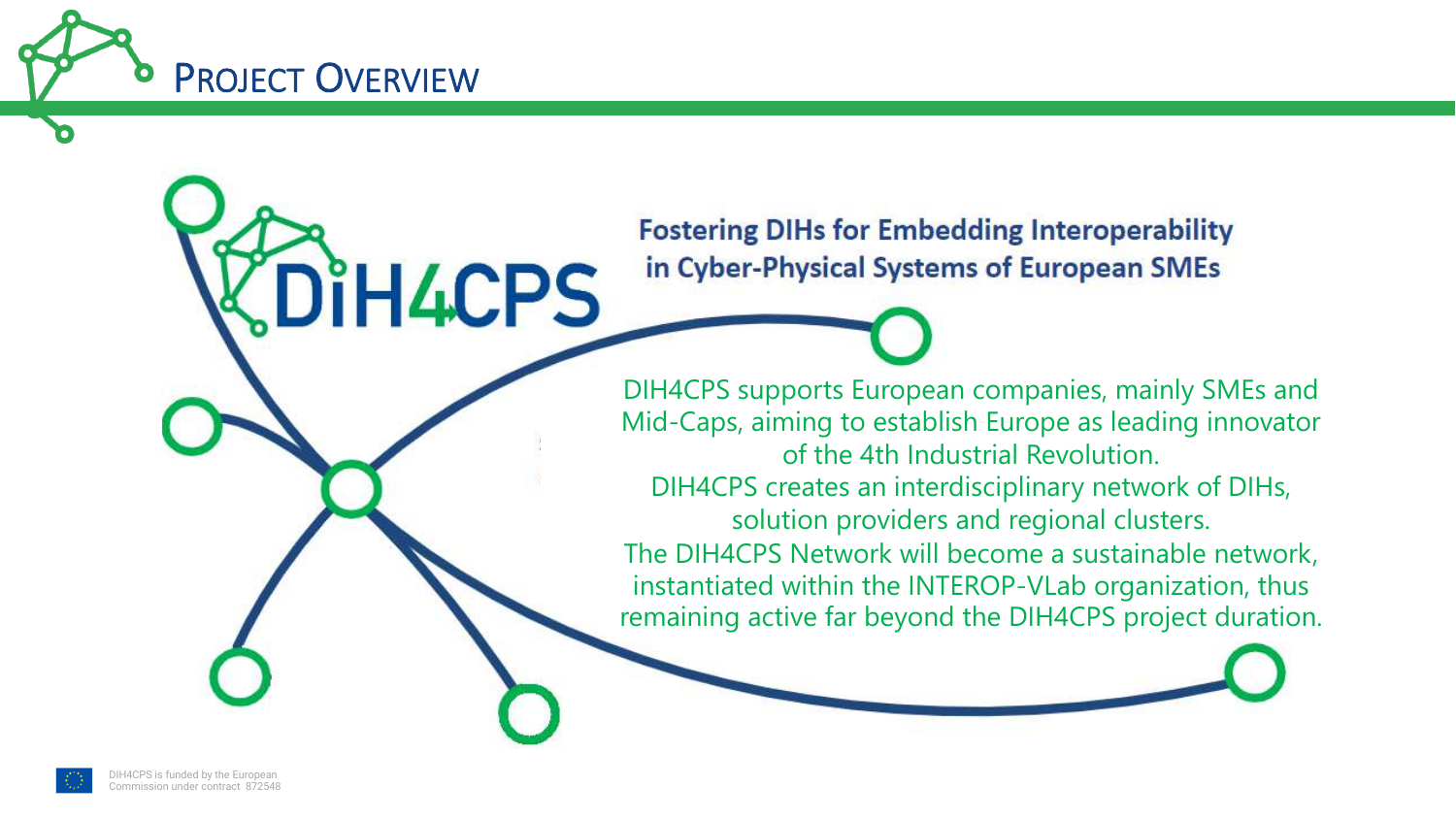

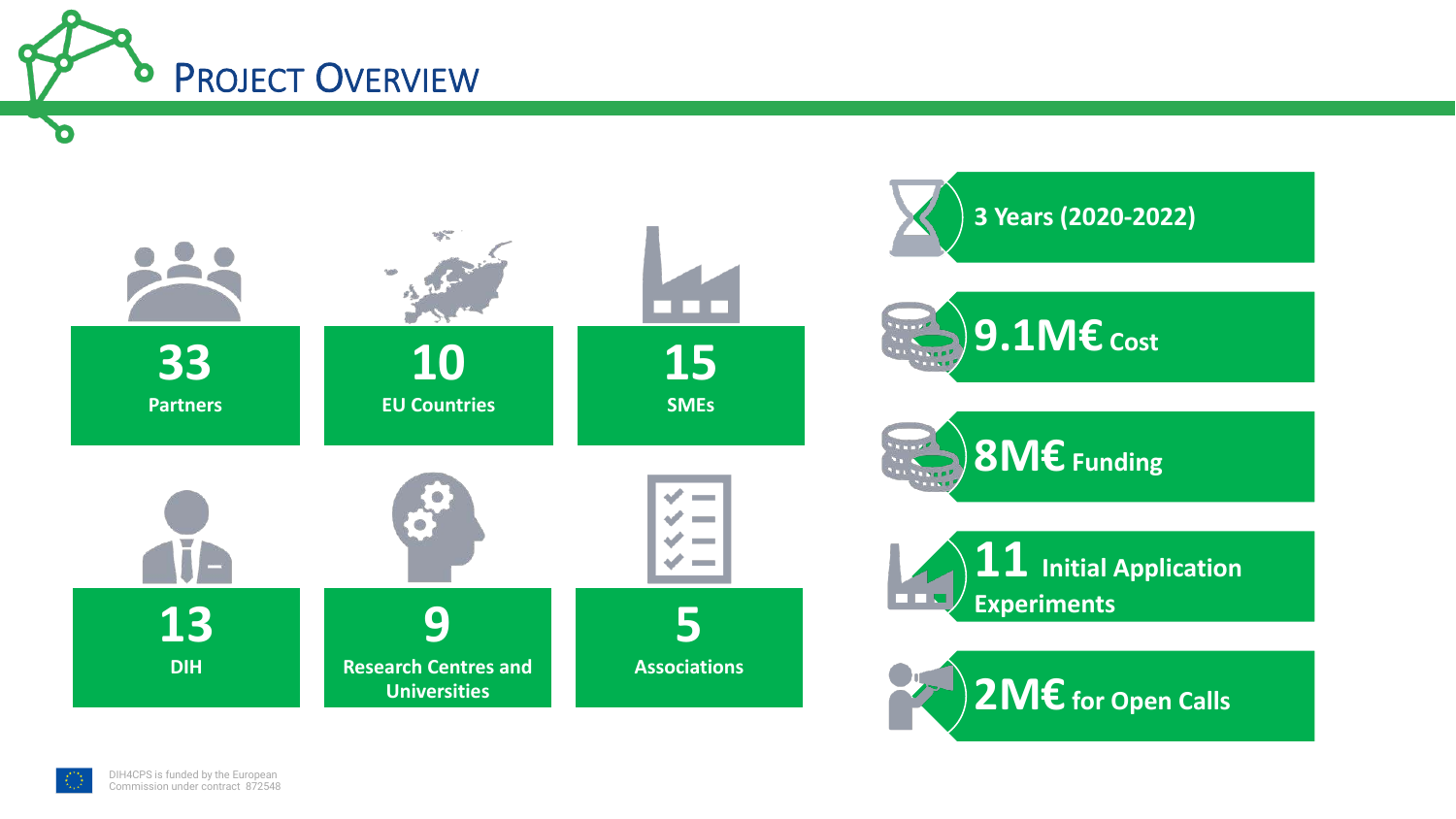





 $\bullet$